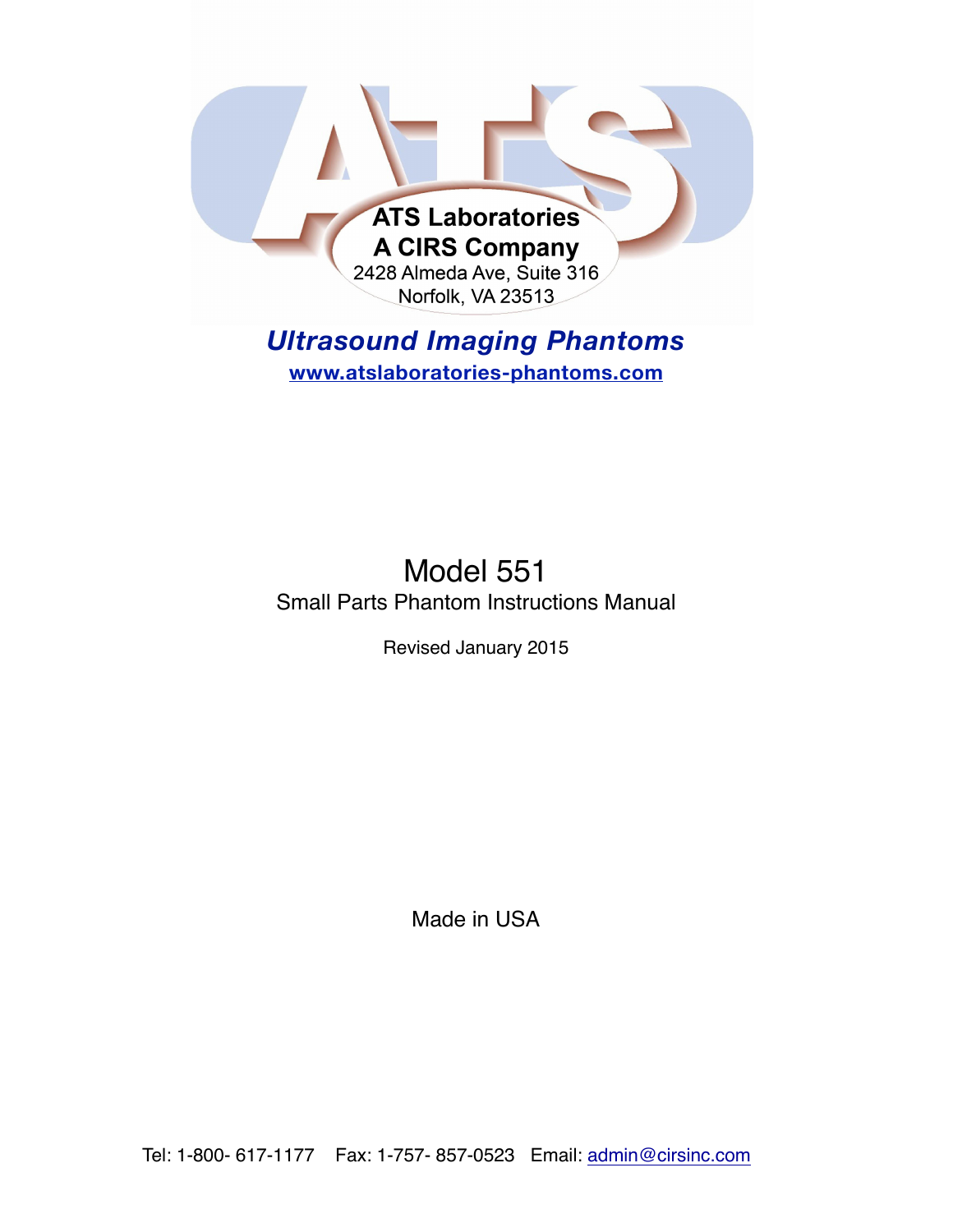# **TABLE OF CONTENTS**

| <b>Section</b>                                    | Page           |
|---------------------------------------------------|----------------|
| Introduction                                      | $\overline{2}$ |
| <b>Product Description</b>                        | $\overline{2}$ |
| <b>Tests Performed</b>                            | 2              |
| Specifications                                    | 3              |
| Model 551 Target Diagram                          | 3              |
| Dead Zone                                         | 4              |
| <b>Vertical Measurement Calibration</b>           | 4              |
| <b>Horizontal Measurement Calibration</b>         | 5              |
| <b>Axial and Lateral Resolution</b>               | 6              |
| <b>Focal Zone</b>                                 | $\overline{7}$ |
| Sensitivity (Maximum Depth of Penetration)        | 8              |
| <b>Functional Resolution and Image Uniformity</b> | 9              |
| Gray Scale & Displayed Dynamic Range              | 10             |
| Care and Handling of Rubber Based Phantoms        | 12             |
| Warranty                                          | 12             |
| <b>Ultrasound Performance Testing Record</b>      | 13             |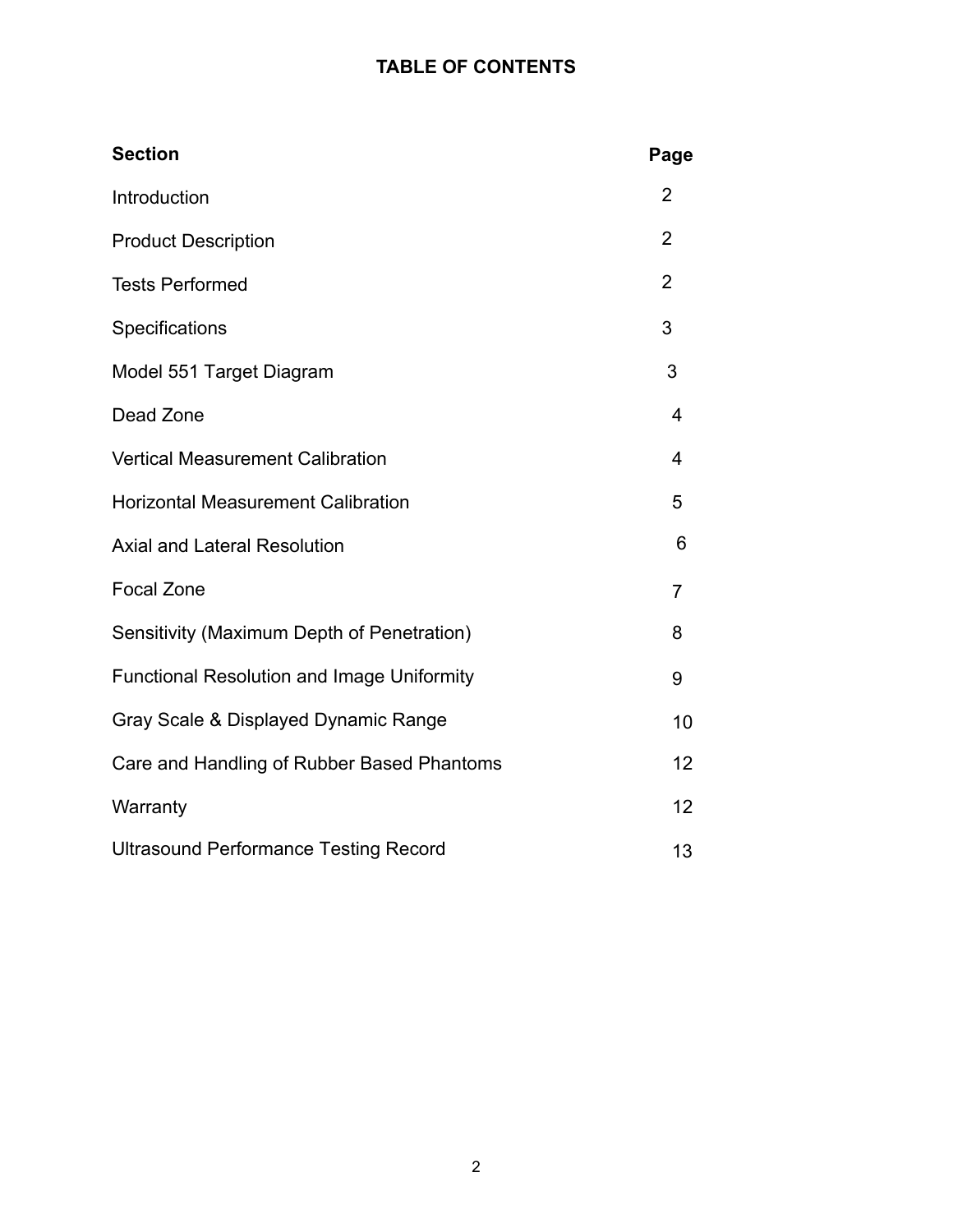#### **INTRODUCTION**

Quality assurance tissue-mimicking phantoms are used to evaluate the accuracy and performance of ultrasound imaging systems. The phantoms mimic the acoustic properties of human tissue and provide test structures within the simulated environment. They are essential to detect the performance changes that occur through normal aging and deterioration of system components. Routine equipment performance monitoring can reduce the number of repeat examinations, the duration of examinations and maintenance time.

This phantom is constructed of a new rubber-based tissue-mimicking material developed by ATS Laboratories. This material extends the useful life of the phantom by avoiding problems due to melting, freezing, dehydration and breakage from dropping which are common with hydrogel (water-based) phantoms. By eliminating these problems, the durability, quality and reliability of this product is guaranteed for ten years.

The acoustic properties of all biologic and non-biologic materials are affected by temperature variations. Most diagnostic imaging systems and tissue-mimicking phantoms are calibrated at room temperature, commonly referred to as 23°C. To ensure measurement accuracy ATS incorporates a thermometer strip affixed to the outside surface of the phantom housing.

The sound velocity of most diagnostic imaging systems is calibrated to 1,540 meters per second (mps), the assumed average velocity of sound through human soft tissue. The rubber-based tissue-mimicking material has a sound velocity of 1450 mps at 0.5db/cm/Mhz at room temperature (23°C). The line targets and anechoic target structures have been physically positioned to compensate for the differences in the speed of sound, assuring accuracy of measurements.

#### **PRODUCT DESCRIPTION**

The Small Parts tissue-mimicking phantom allows the Sonographer to monitor the performance of an imaging system using frequencies ranging from approximately 7.5 to 15 MHz.

The Model 551 is constructed of a rubber-base tissue mimicking material. A scanning well is molded into the body of the phantom to permit the use of water or a low viscosity acoustic coupling agent. The phantom is packaged in a carrying case providing added protection during transporting and storage.

#### **TESTS PERFORMED**

- Dead zone
- Vertical Measurement Calibration
- Horizontal Measurement Calibration
- Focal Zone
- **Sensitivity**
- Axial Resolution
- Lateral Resolution
- Functional Resolution & Image Uniformity
- Definition and Fill-In
- Gray Scale & Displayed Dynamic Range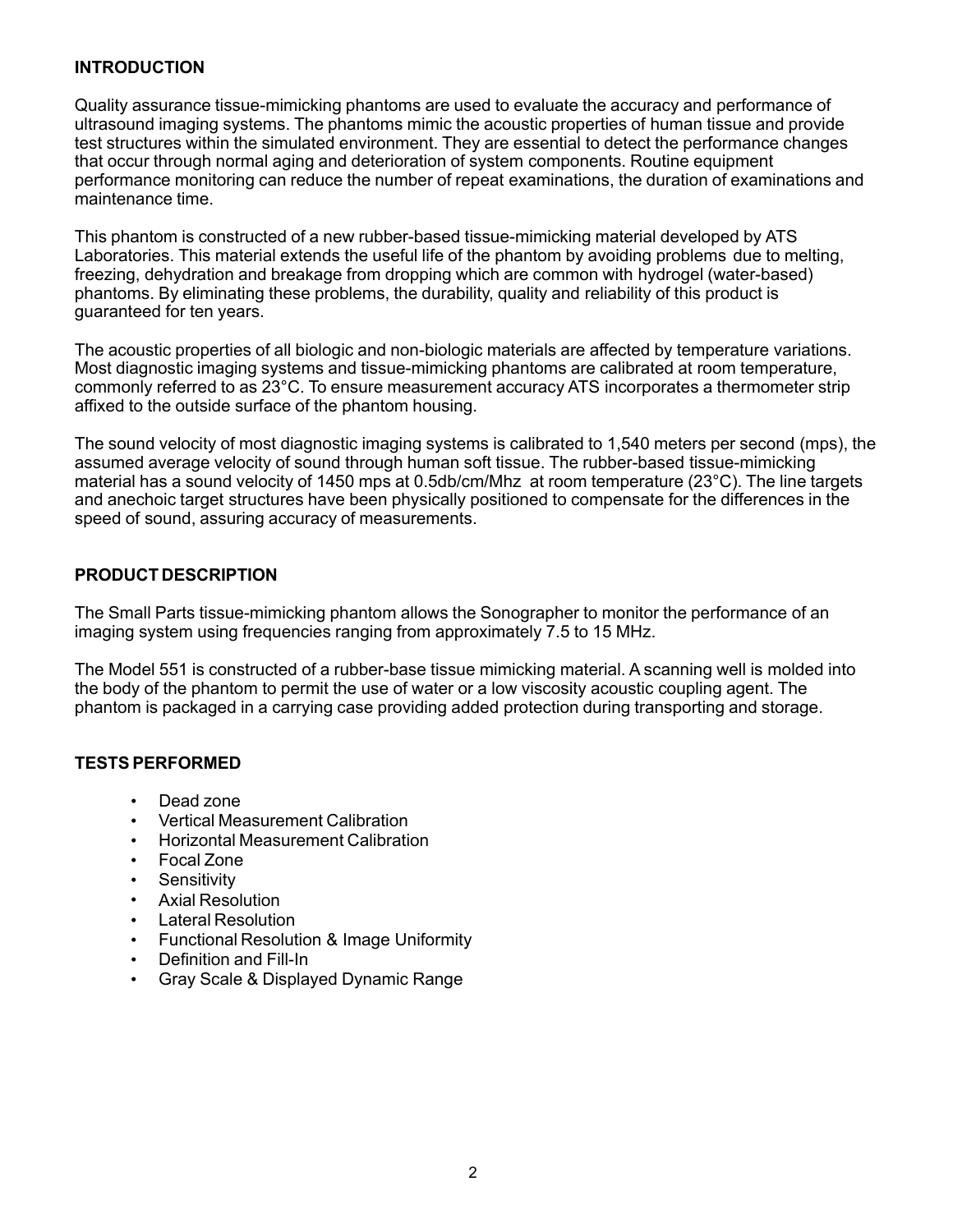#### **SPECIFICATIONS**

#### **GENERAL**

Overall dimensions 28 x 11 x 11 cm\* Weight3.1 Kg\* Housing Material WallPVC Surfaces Scan1 Surfaces Size 25 cm x 8 cm\*

# **LINE TARGETS**

Monofilament nylon Diameter 0.05 mm

#### **DEAD ZONE GROUP**

Lateral Displacement 5.0 mm Interval Spacing 1.0 mm Depth 1.0 - 4.0 mm

#### **VERTICAL GROUP**

Number of targets 10<br>Interval Spacing 5 cm Interval Spacing Depth .5 to 5.0 cm

# **GRAY SCALE TARGET STRUCTURES**

Echogenic, cylindrical Number of targets 6<br>Diameter 6 Diameter<br>Interval Spacing Interval Spacing 1 cm (center-to-center)<br>Depth 2.0 cm Depth 2.0 cm<br>Contrast relative to 415, -6.  $-15, -6, -3, +3, +6, +15$ background material (dB)

\*Nominal dimensions

#### **TISSUE MIMICKING MATERIAL**

| Type Urethane rubber                |
|-------------------------------------|
| Freezing Point $\leq -40^{\circ}$ C |
| Melting Point >100°C                |
| $0.5$ dB/cm/Mhz $10\%$              |
| 1450 mps $\pm$ 1%@ 23°C             |
|                                     |

#### **HORIZONTAL GROUP**

| Number of Groups<br>Interval Spacing<br>Depths | 2<br>.5 cm     |
|------------------------------------------------|----------------|
| Linear Array                                   | $2.0 & 4.0$ cm |
| Sector/Convex Array                            | 2.5 & 4.5 cm   |

#### **AXIAL-LATERAL RESOLUTION GROUP**

| Number of Groups       | 2                       |
|------------------------|-------------------------|
| Target sets per depth  | 10                      |
| Depths                 | $2.0 \text{ cm}$        |
|                        | 4.5 cm                  |
| Spacing (edge-to-edge) | $0.25, 0.5, 1, 2, 3$ mm |

#### **ANECHOIC TARGET STRUCTURES**

| Type:                 | Non-echogenic cylindrical |
|-----------------------|---------------------------|
| Target groups         | Δ                         |
| Targets in each group | 6                         |
| <b>Diameters</b>      | $1, 2, 3, 4$ mm           |
| Interval spacing      | 1 cm center to center     |
| Depth                 | 1 to 6 cm                 |

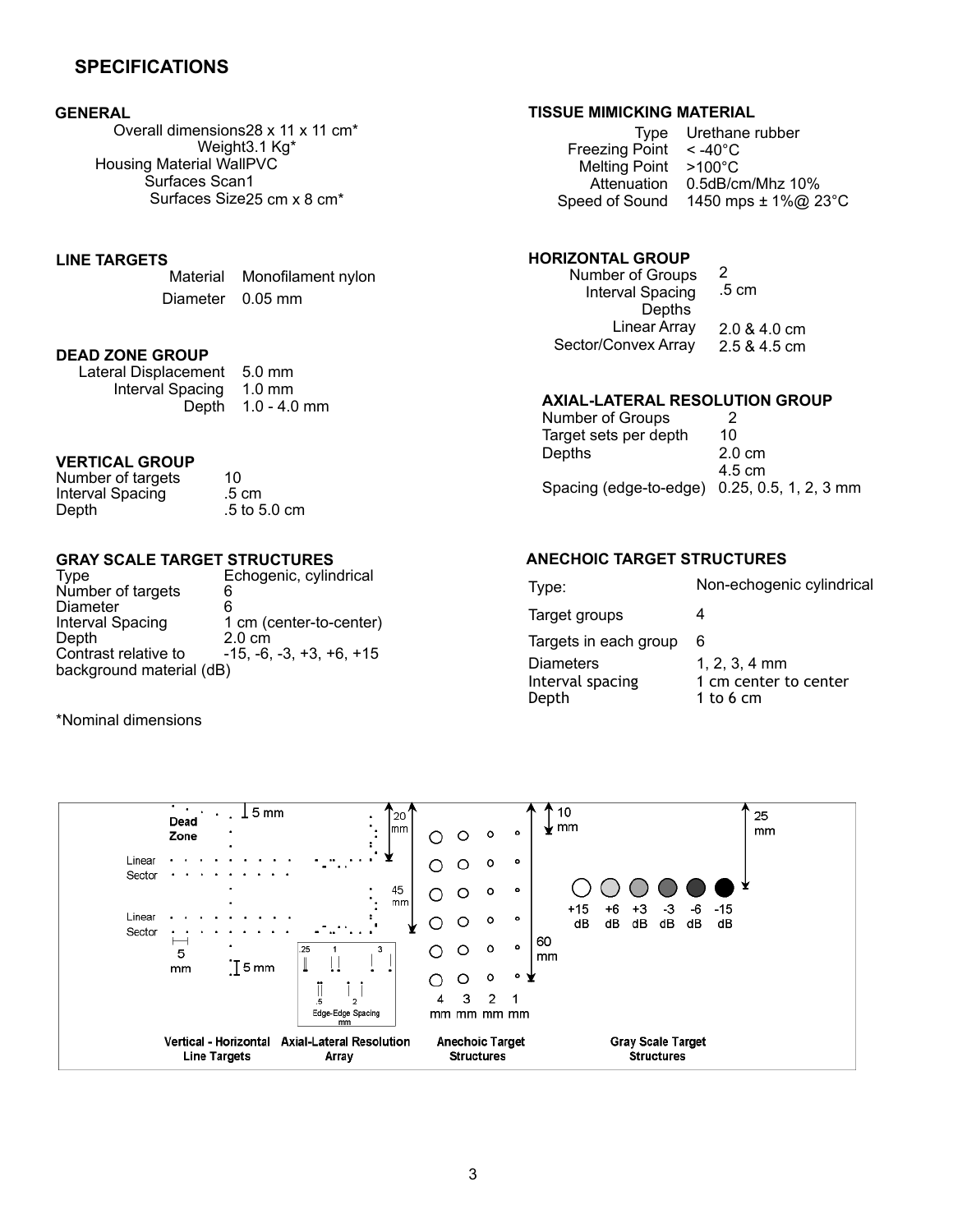#### **Description and Reason For Testing**

The dead zone is the distance from the front face of the transducer to the first identifiable echo at the phantom/patient interface. The dead zone occurs because an imaging system cannot send and receive data at the same time. Therefore, no clinical data can be collected in this region. However if artifacts are noted within the dead zone, they may indicate fluctuations in the input power to the system. The depth of the dead zone depends upon the frequency and performance of the transducer and the pulsing/receiving section of the system.

#### **Testing Procedure**

- 1. Scan the phantom until the dead zone target group is clearly displayed. Freeze this image.
- 2. This group is composed of 5 line targets. The first target is positioned 1 mm below the scan surface. Subsequent targets are spaced 1 mm apart, to a depth of 5 mm.
- 3. Using the electronic calipers, measure the distance between the first target imaged and the echo produced by the scan surface. The resulting value will be the depth of the dead zone.
- 4. Document the depth measurement on the quality assurance record.

#### **Results**

The system's dead zone should remain consistent from week to week when using the same instrument settings and Model 551 phantom. Compare the test results obtained from the baseline records. If the current image demonstrates changes in the system's ability to resolve these targets, corrective action should be considered.

## **VERTICAL MEASUREMENT CALIBRATION**

## **Description and Reason For Testing**

Vertical measurements are distance measurements obtained along the axis of the sound beam. The accurate representation of the size, depth and volume of a structure is a critical factor in a proper diagnosis. Most imaging systems use depth markers and/or electronic calipers to obtain these measurements. The phantom is scanned and a distance measurement obtained using the timing markers and/or electronic calipers. The resulting measurement is then compared to the known distance between the line targets in the phantom. The accuracy of vertical distance measurements is dependent upon the integrity of the timing circuitry of the imaging system.

#### **Testing Procedure**

1. Place the phantom on a clean, flat surface with the scanning surface positioned for use.

2. Apply an adequate amount of low viscosity gel or water to the scan surface. If water is used, fill the scanning well slowly to avoid introduction of air bubbles.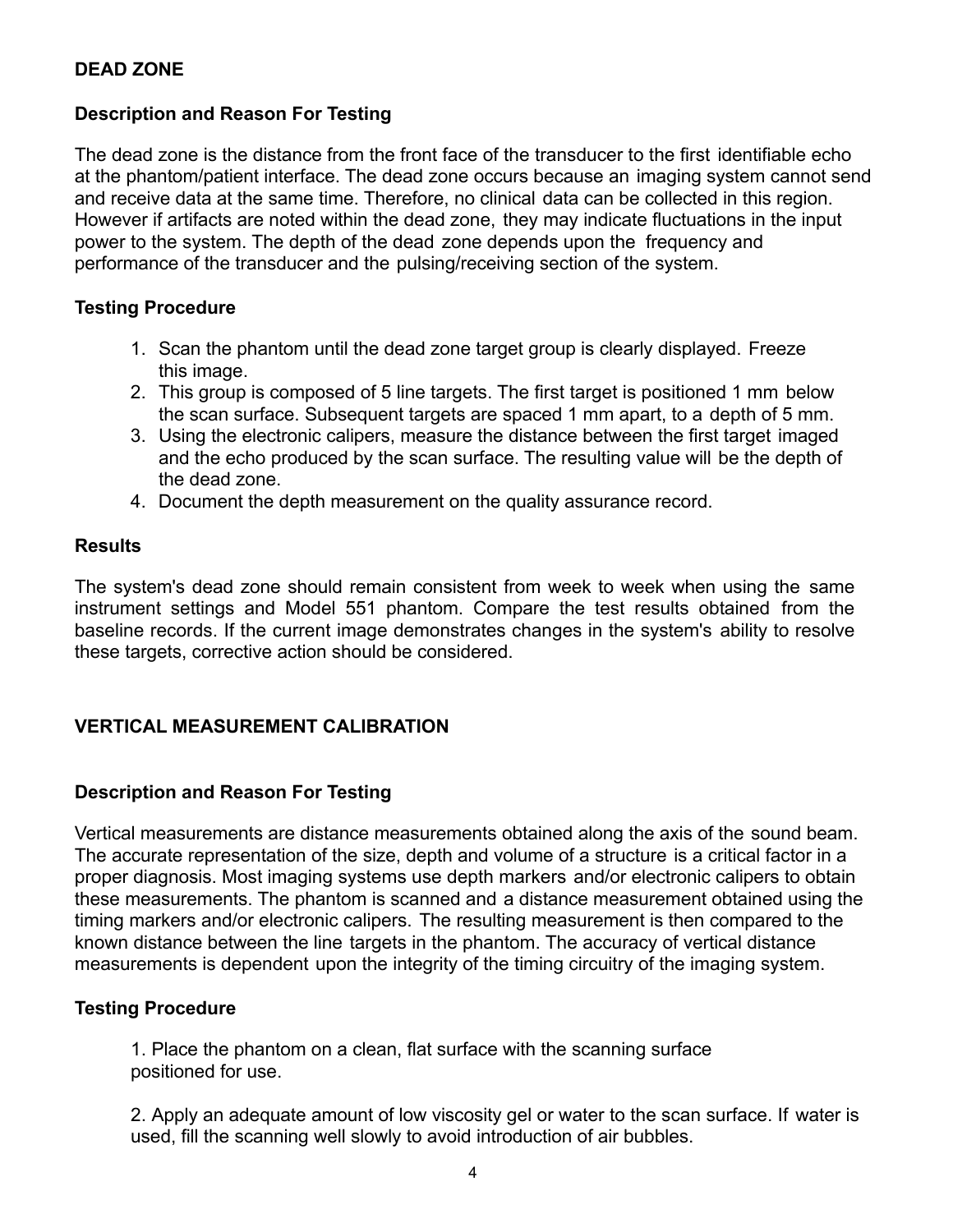3. Adjust the instrument settings (TGC, output, etc.) to establish baseline values for "normal" small parts or superficial scanning. If the bottom of the phantom is seen, adjust the gain settings until the image goes entirely black. Record these settings on the quality assurance record. These setting should be used for subsequent testing.

4. Position the transducer over the vertical group of line targets until a clear image is obtained. Freeze the display.

5. Using the electronic calipers or the timing markers measure the greatest distance that can be clearly imaged between line targets.

6. Document the measurement obtained on the quality assurance record.

# **Results**

If a discrepancy occurs which is greater than 1.0 mm, corrective action should be considered by the individual Ultrasound Department.

# **HORIZONTAL MEASUREMENT CALIBRATION**

## **Description and Reason For Testing**

Horizontal measurements are distance measurements obtained perpendicular to the axis of the sound beam. Proper diagnosis is dependent upon the accurate representation of the size and volume of a structure being examined. Most imaging systems use distance markers and/or electronic calipers to obtain these measurements. The phantom is scanned and a distance measurement obtained. The resulting measurement is then compared to the known distance in the phantom. The accuracy of the horizontal distance measurements is dependent upon the integrity of the transducer, the output intensity and the resolution of the imaging system.

## **Testing Procedure**

**Note** The Model 551 contains two groups of horizontal line targets. For testing a linear array transducer use the first and third rows of targets. For testing a sector or convex array transducer, used the second and forth. Please refer to the target diagram for clarification.

1. Place the phantom on a clean, flat surface with the scanning surface positioned for use.

2. Apply an adequate amount of low viscosity gel or water to the scan surface. If water is used, fill the scanning well slowly to avoid introduction of air bubbles.

3. Adjust the instrument settings (TGC, output, etc.) to establish baseline values for "normal" small parts or superficial scanning. If the bottom of the phantom is seen, adjust the gain settings until the image goes entirely black. Record these settings on the quality assurance record. These settings should be used for subsequent testing.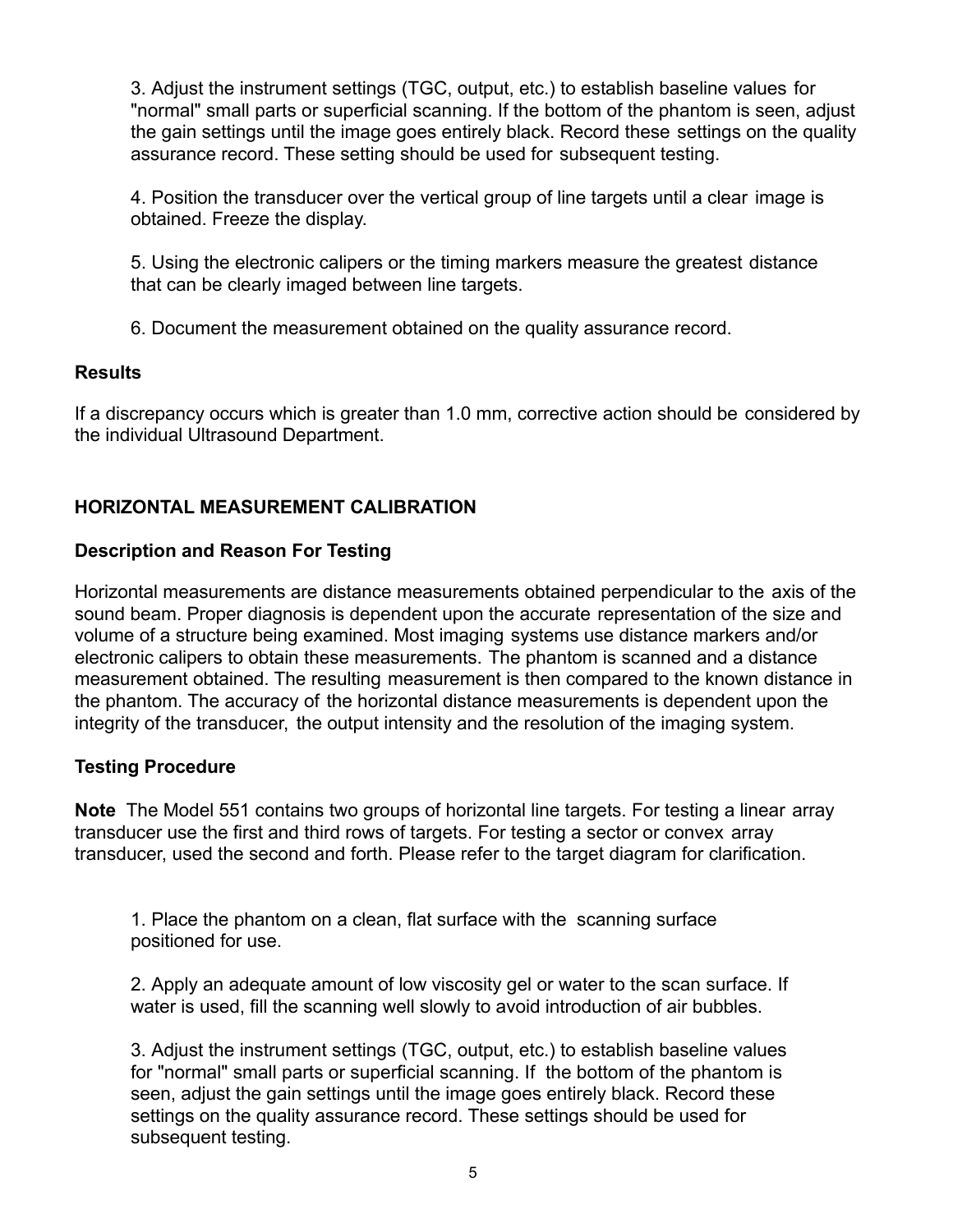4. Position the transducer over the horizontal group of line targets, until a clear image is obtained. Freeze the image.

5. Using the electronic calipers or the timing markers measure the greatest distance that can be clearly imaged between line targets displayed.

Note Some sector scanners have distance markers on the outside edges of the sector image with no other indicators available. Hand-held calipers must be used for distance measurements within the image on the monitor.

6. Document the all measurements on the quality assurance record.

#### **Results**

If a discrepancy occurs which is greater than 2.0 mm, corrective action should be considered by the individual Ultrasound Department.

## **AXIAL AND LATERAL RESOLUTION**

#### **Description and Reason For Testing**

Resolution is the minimum reflector separation between two closely spaced objects which can be imaged separately. If a system has poor resolution capabilities, small structures lying close to each other will appear as one image, causing improper interpretation of the ultrasound findings.

Resolution along the axis of the sound beam is referred to as Axial Resolution. Axial Resolution is affected by the pulsing section of the imaging system and the condition of the transducer.

Resolution perpendicular to the axis of the sound beam is termed Lateral Resolution. Lateral Resolution is dependent upon the beam width, increased beam width will reduce the Lateral Resolution.

#### **Testing Procedure**

The Model 551 contains three axial-lateral resolution arrays at two given depths.

1. Place the phantom on a clean, flat surface with the scanning surface positioned for use.

2. Apply an adequate amount of low viscosity gel or water to the scan surface. If water is used, fill the scanning well slowly to avoid introduction of air bubbles.

3. Adjust the instrument settings (TGC, output, etc.) to establish baseline values for "normal" small parts or superficial scanning. If the bottom of the phantom is seen, adjust the gain settings until image goes entirely black. Record these settings on the quality assurance record. These settings should be used for subsequent testing.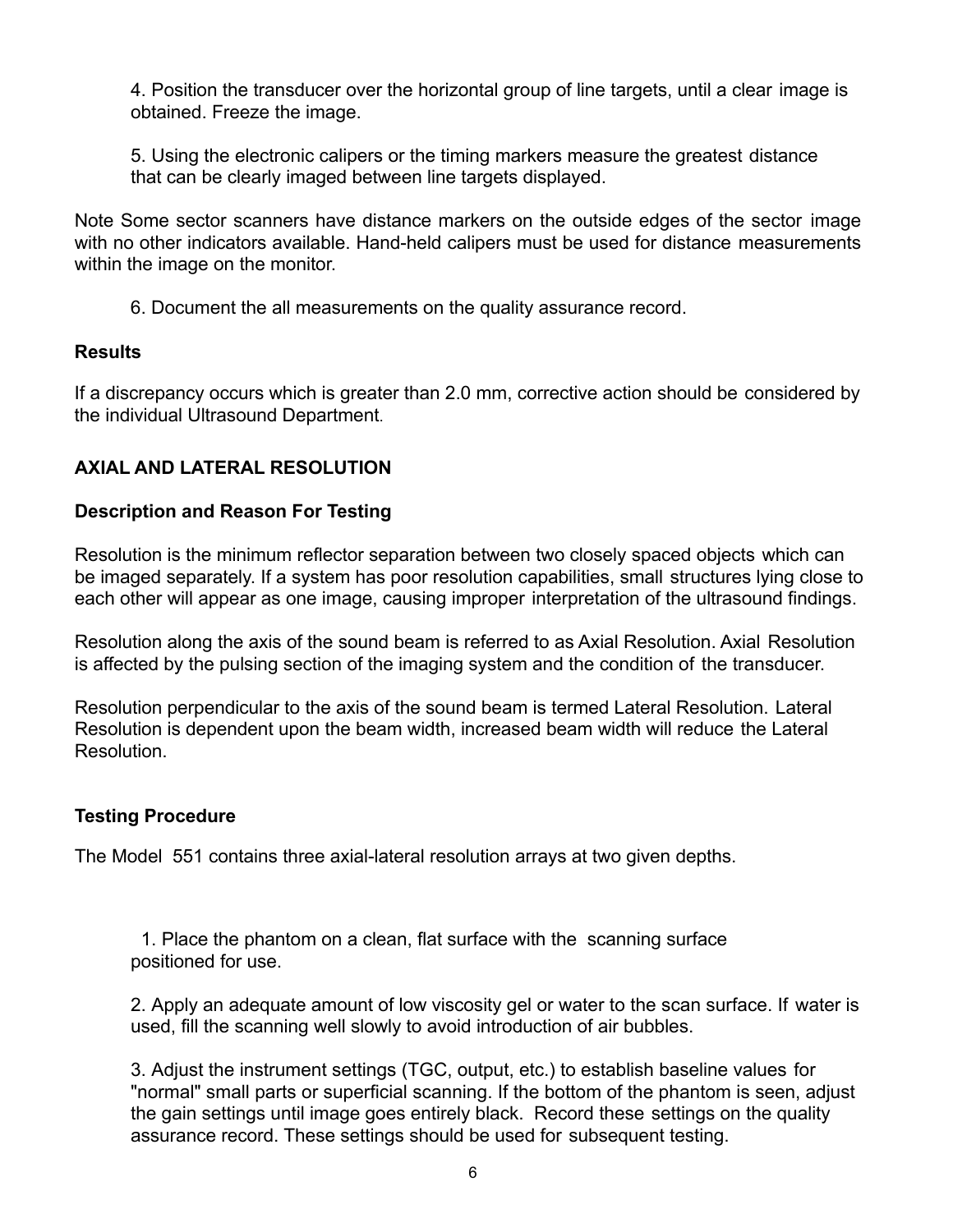4. Position the transducer over the first axial-lateral resolution group located at a depth of 2.0 cm, until a clear image is obtained. Freeze this image.

5. Examine the image to determine if all of the line targets within the group are clearly displayed as separate target points. Record the closest spaced target points which can be imaged. Obtain a hard copy of the display.

- 6. Document all observations made on the quality assurance record.
- 7. Repeat the above procedure for the remaining depth.

#### **Results**

The system's ability to resolve the array targets at all three depths should remain consistent from week to week when using the same instrument settings and the Model 551 phantom. Compare the test results obtained with a baseline or previous test. If the current image demonstrates changes in the system's ability to resolve these targets, corrective action should be considered.



# **FOCAL ZONE**

## **Description and Reason For Testing**

The focal zone is the region surrounding the focal point in which the intensity and the lateral resolution is the greatest. Clinically, structures examined within the focal zone will provide the best diagnostic information obtainable. The focal zone can be affected by changes in the pulsing/ receiving section of the imaging system or damage to the transducer.

## **Testing Procedure**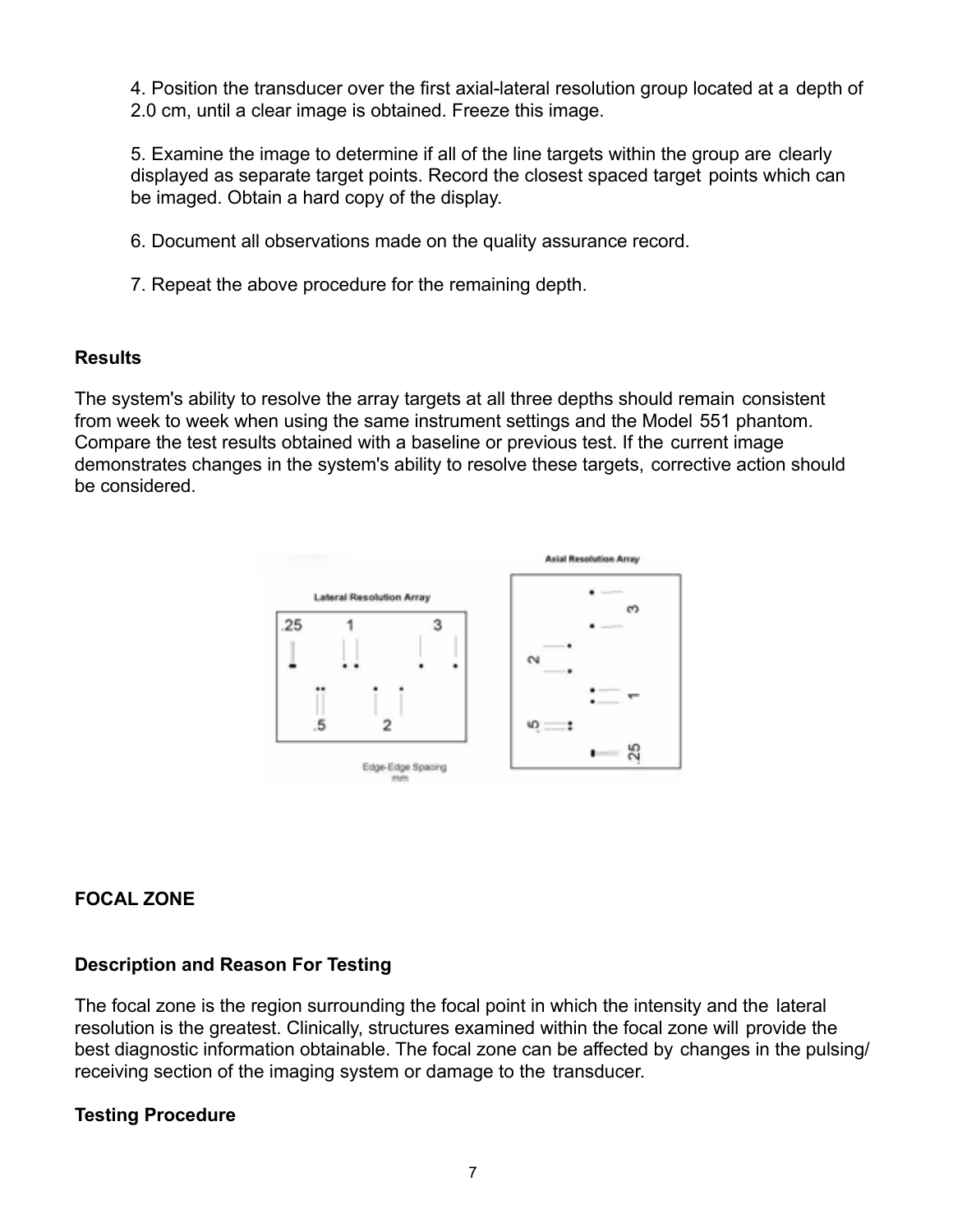1. Place the phantom on a clean, flat surface with the scanning surface positioned for use.

2. Apply an adequate amount of low viscosity gel or water to the scan surface. If water is used, fill the scanning well slowly to avoid introduction of air bubbles.

3. Adjust the instrument settings (TGC, output, etc.) to establish baseline values for "normal" small parts or superficial scanning. If the bottom of the phantom is seen, adjust the gain settings until image goes entirely black. Record these settings on the quality assurance record. These settings should be used for subsequent testing.

4. Position the transducer over the vertical group of line targets until a clear image is obtained. Freeze the display and obtain a hard copy.

5. NOTE A line rather than a dot is produced on the display. The length of the line is indicative of the width of the beam. Therefore, targets inside the focal zone form a shorter line than those outside of the focal zone. Adjustments in the gain settings will change the length of the line targets displayed.

6. For a variable focused transducer, scans with several different focal zone settings should be performed. Dynamically focused transducers may not display changes in the width of the line targets. However a change in the intensity can be observed upon adjustment of the transmitting focus of the transducer.

7. Using the hard copy, draw a line connecting the ends of the echoes received from the line targets (both sides), the line should form a smooth curve. This will illustrate the shape of the sound beam. Now locate the narrowest portion, this is the focal zone. Measure the width of the beam and the depth at this point.

8. Document the depth of the focal zone and the measurement of the focal width on the quality assurance record.

## **Results**

The location of the focal zone should agree with the manufacturer's specifications and should not change with time. This applies to both fixed and dynamically focused systems. If changes occur corrective action should be considered.

## **SENSITIVITY**

## **Description and Reason For Testing**

The ability of an imaging system to detect and display weak echoes from small objects located at specified depths (penetration) is referred to as sensitivity. Clinically, weak reflecting echoes are commonly produced from internal structures of organs. Definition of these structures can be extremely important in the interpretation of the ultrasound findings. Sensitivity can be affected by the pulser/receiver section of the system, the degree of focusing of the transducer, attenuation of the medium, depth and shape (geometry) of the reflecting object, and electromagnetic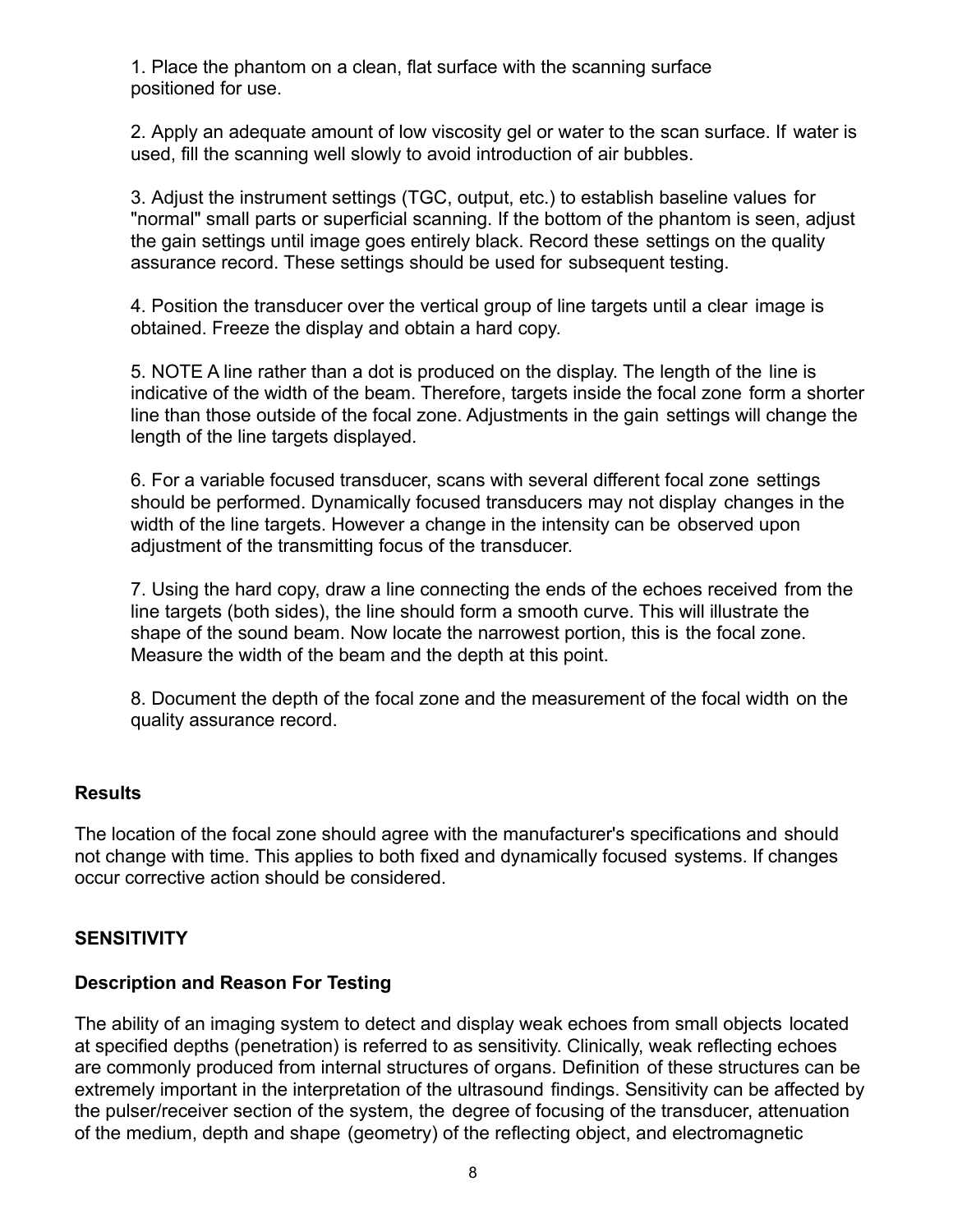interference from the local surroundings.

## **Testing Procedure**

1. Place the phantom on a clean, flat surface with the scanning surface positioned for use.

2. Apply an adequate amount of low viscosity gel or water to the scan surface. If water is used, fill the scanning well slowly to avoid introduction of air bubbles.

3. Adjust the instrument settings (TGC, output, etc.) to establish baseline values for "normal" small parts or superficial scanning. If the bottom of the phantom is seen, adjust the gain settings until image goes entirely black. Record these settings on the quality assurance record. These settings should be used for subsequent testing.

4. Note In addition to the above, this test should also be performed with output levels set at the highest and lowest settings. This enables any changes in output to be more easily detected.

5. Position the transducer over the 4.0 mm group of anechoic targets.

6. Freeze image and obtain a hard copy.

7. Examine the image to determine the last or deepest target structure displayed. Using the electronic calipers or the timing markers measure the depth of this target.

8. Document the depth measurement on the quality assurance record.

## **Results**

The depth of penetration should not shift by more than 1.0 cm, when using this phantom at same instrument settings and transducer. If a discrepancy occurs corrective action should be considered by the individual Ultrasound Department.

## **Functional Resolution and Image Uniformity**

## **Description and Reason For Testing**

Functional resolution is an imaging system's ability to detect and display the size, shape, and depth of the non-echogenic target structures within the TM matrix of the test phantom. The targets should appear circular with sharp clearly defined edges, indicating an abrupt transition from the echogenic to the non-echogenic region. The targets are anechoic and should be free of any internal echoes or fill-in.

Bright artifacts may be observed at the top and bottom of the targets, these are normal specular reflections and do not present a problem. However, observable shade of gray within the anechoic target, usually is indicative of internal system noise and/or the presence of side lobes. Should the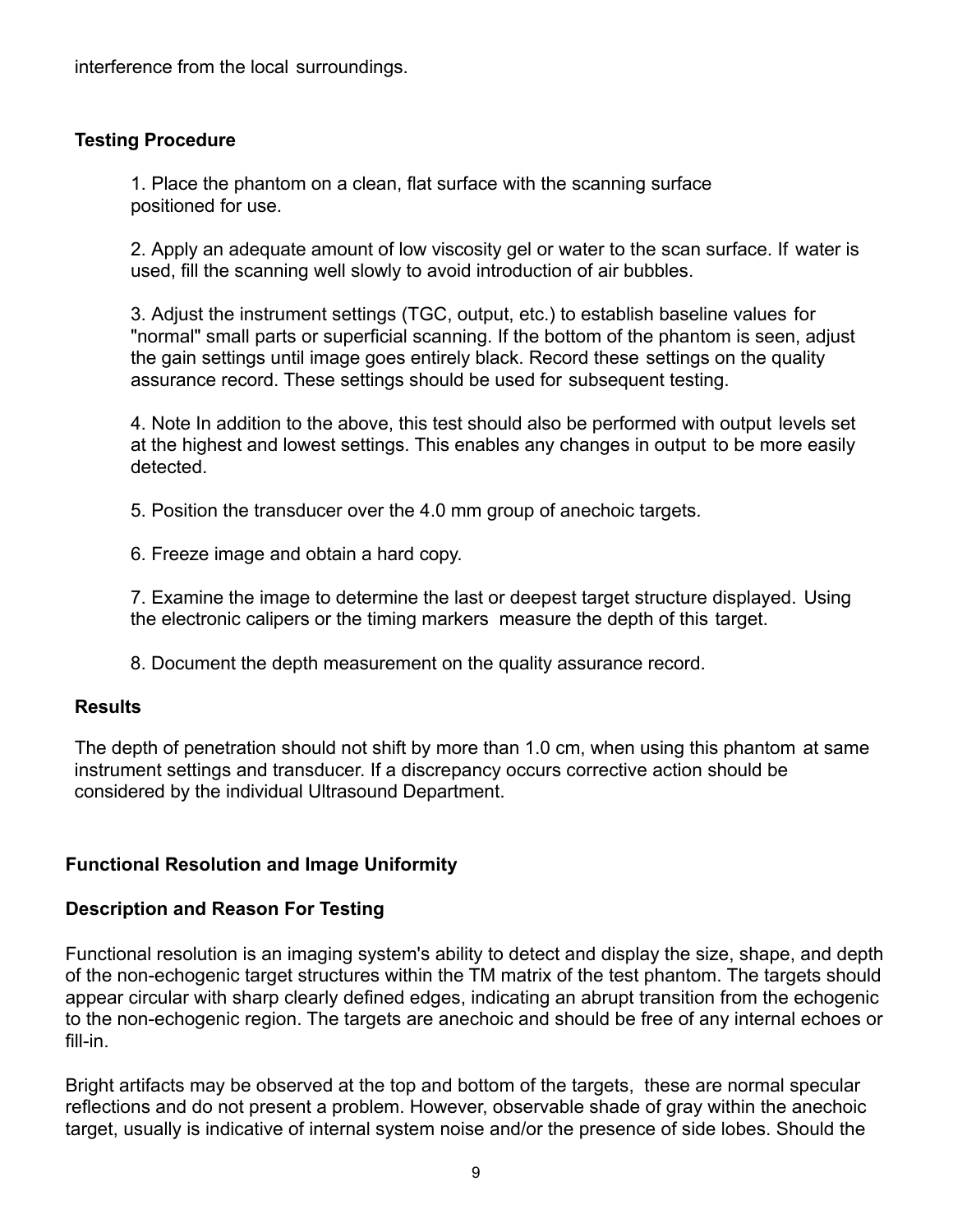targets appear flattened, a geometric distortion problem should be considered. In practice, the data obtained will give a direct indication of the smallest diameter target the system is capable of resolving at a given depth. The functional resolution capabilities of a system can be affected by side lobes in the transducer beam, electrical noise, and problems in the imaging processing hardware.

These artifacts can be the result of transducer malfunction, poor electrical contacts, failure in the image processing and/or system's software, and poor acoustic coupling between the transducer/ patient interface causing the introduction of reverberations artifacts. Generally, horizontal bands are often caused by circuitry and focusing problems while vertical bands indicate a damaged transducer element.

## **Testing Procedure**

Position the transducer over the anechoic target structures until a clear image is obtained.

Freeze image and obtain a hard copy.

Examine the image to determine the first and last target in each size group displayed. Record the range of depths visualized for each group. Due to the configuration of the sound beam small targets in the near field may not be imaged.

Scan this region to determine if there are any areas of non-uniformity. If the initial image demonstrates non-uniformity or artifacts of this type, repeat the scan at a different location using the same phantom to rule out a defect in a particular region of the phantom. If the artifacts are still present, note the gain settings, gray scale level and focal setting and document with a photograph. Repeat the scan using a different gain and focal setting.

Document all findings on the quality assurance record.

# **Results**

The system's functional resolution and image uniformity should remain consistent from week to week when using the same instrument settings and phantom. Compare the test results obtained from the baseline records. If the current image demonstrates changes in the system's ability to resolve these targets, or major areas of image non-uniformity are observed, corrective action should be considered.

# **GRAY SCALE & DISPLAYED DYNAMIC RANGE**

# **Description and Reason For Testing**

Gray scale or gray scale processing uses the amplitude of the echoes received to vary the degree of brightness of the displayed image. The adjustment of the echo signal required to go from a just noticeable (lowest gray scale level) echo to the maximum echo brightness is referred to as the displayed dynamic range. Clinically, gray scale processing and displayed dynamic range allow echoes of varying degrees of amplitude to be displayed in the same image.

# **Test Procedure**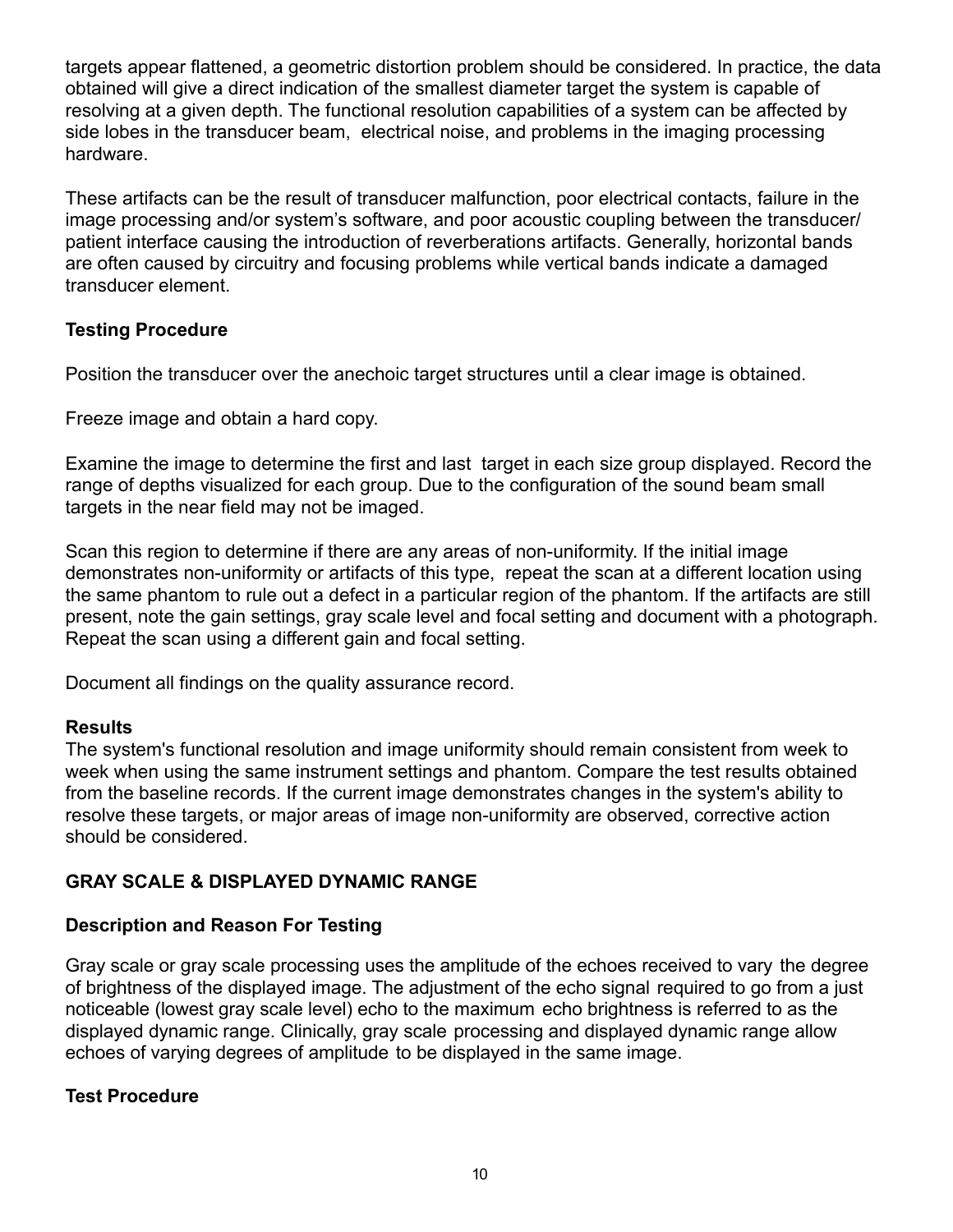- 1. Place the phantom on a clean, flat surface with the scan surface positioned for use.
- 2. Apply an adequate amount of low viscosity gel or water to the scan surface. If water is used, fill the scanning well slowly to avoid introduction of air bubbles.
- 3. Adjust the instrument settings (TGC, output, etc.) to establish baseline values for "normal" small part or superficial scanning. If the bottom of the phantom is seen, adjust the gain settings until image goes entirely black. Record these settings on the quality assurance record. These settings should be used for subsequent testing.
- 4. Position the transducer over the gray scale target group until a clear image is obtained.
- 5. Freeze image and obtain a hard copy.
- 6. Examine the image. The targets should appear circular in shape, with clear sharp edges and vary in the degree of brightness ranging from low to high levels of contrast. The presence or absence of any shadowing behind the structures should be noted.
- 7. All findings should be documented on the quality assurance record.

#### **Results**

This target group varies in echogenicity and provides a good indication of the performance of the gray scale processing and displayed dynamic range. The test should be compared with a baseline test using the same instrument settings, to determine if any change in the characteristics of the target group has occurred with time. If changes are noted, they should be investigated.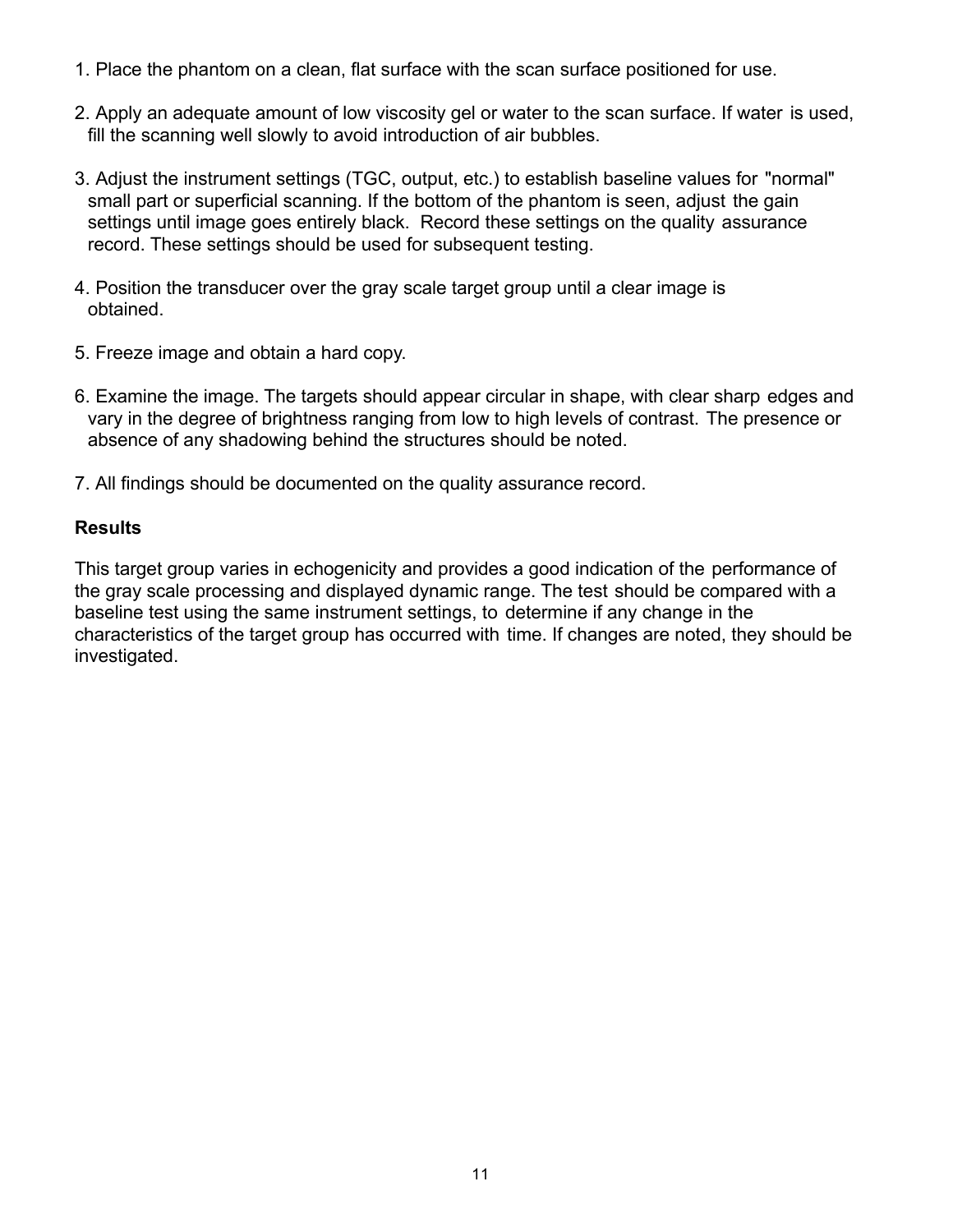#### **CARE RUBBER-BASED PHANTOMS**

For best results the phantom should be kept clean at all times. In particular a build-up of dried coupling gel on the scan surface should be avoided. The phantom may be cleaned with warm water using a lint free cloth. Particularly stubborn stains and dirt may be removed with a mild household cleaner. The use of petroleum solvents should be avoided since they may adversely react with the rubber-based material.

#### **Statement of Warranty**

ATS Laboratories, Incorporated warrants this rubber-based phantom for it's lifetime from the date of delivery to the purchaser, that the Phantom is free from functional defects in materials and workmanship. The lifetime of this phantom is estimated to be 10 years from the date of manufacturing. If ATS Laboratories, Incorporated, deems the phantom to be defective, at its sole option, the Phantom will be repaired or replaced free of charge, in a reasonable amount of time.

ATS shall not be otherwise liable for any damages, including but not limited to incidental damages, consequential damages, or special damages.

There are no express or implied warranties which extend beyond the warranties as stated below.

#### **Conditions of Warranty**

- 1. The defect must be reported and the Phantom returned within the warranty period.
- 2. The Phantom must be packaged properly to avoid damage during shipping.
- 3. All transportation charges will be paid by the purchaser.

#### **Invalidation of Warranty**

1. If the phantom has been altered or repaired other than by ATS Laboratories, Incorporated.

- 2. If the phantom has been subject to abuse, misuse, negligence or accident.
- 3. If the purchaser has exposed the Phantom to petroleum solvents.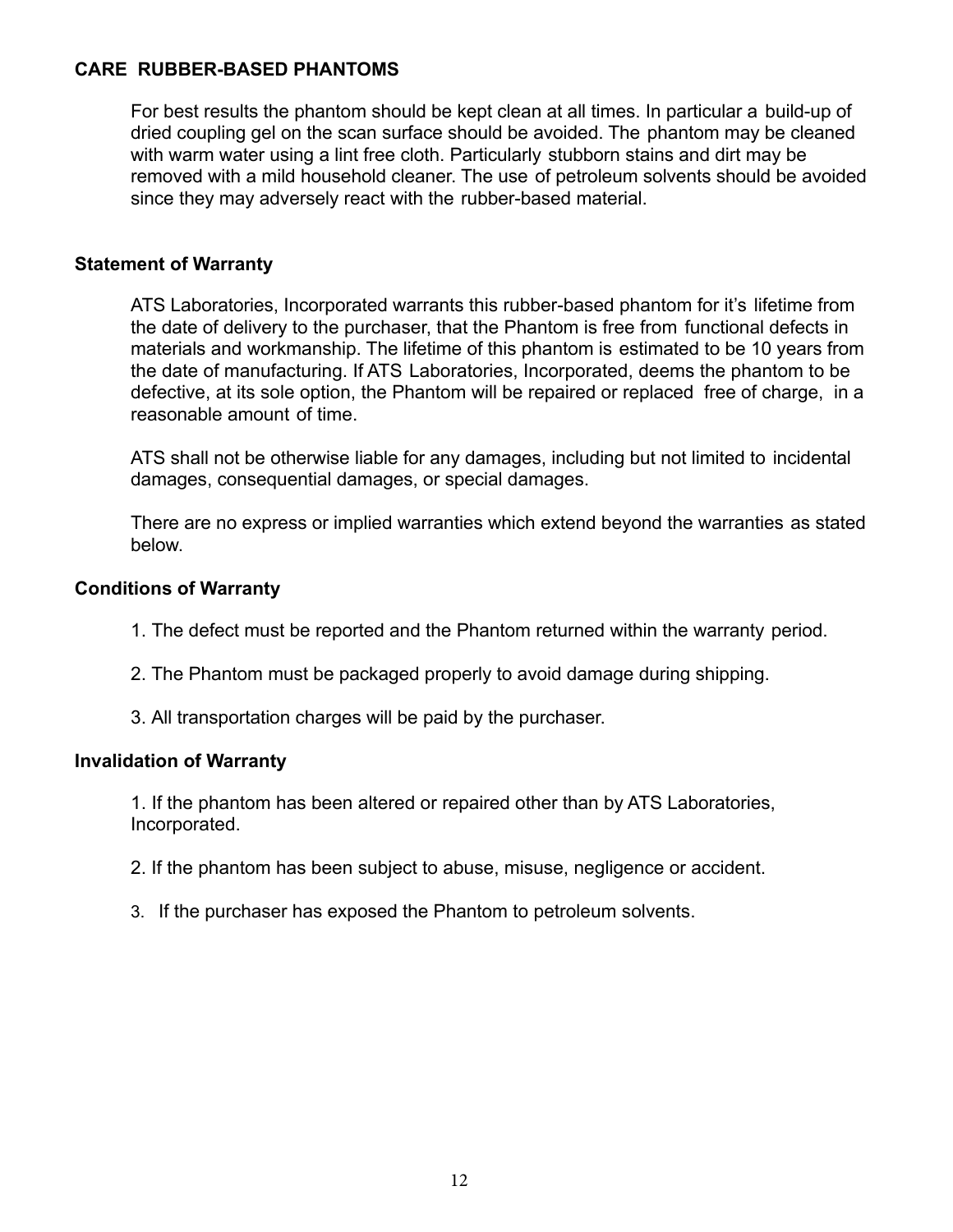| <b>Ultrasound Performance Testing Record</b>                                      |                                   |                 |                     |                        |    |                                             |          | Date and the set of the set of the set of the set of the set of the set of the set of the set of the set of th |                 |                    |      |
|-----------------------------------------------------------------------------------|-----------------------------------|-----------------|---------------------|------------------------|----|---------------------------------------------|----------|----------------------------------------------------------------------------------------------------------------|-----------------|--------------------|------|
|                                                                                   |                                   |                 |                     |                        |    |                                             |          | Routine Testing<br><b>Baseline</b>                                                                             |                 |                    |      |
|                                                                                   |                                   |                 |                     |                        |    |                                             |          |                                                                                                                | _ Initial Setup |                    |      |
|                                                                                   |                                   |                 |                     |                        |    |                                             |          |                                                                                                                |                 | _ Software Upgrade |      |
| <b>System Identification</b>                                                      |                                   |                 |                     |                        |    |                                             |          |                                                                                                                |                 | New Phantom        |      |
| System Manufacturer: ________________ Model: _______________ S/N: ______________  |                                   |                 |                     |                        |    |                                             |          |                                                                                                                |                 | New Transducer     |      |
| Transducer Type: _____________________ Model #: _______________ S/N: ____________ |                                   |                 |                     |                        |    |                                             |          |                                                                                                                |                 |                    |      |
|                                                                                   |                                   |                 |                     |                        |    |                                             |          |                                                                                                                |                 |                    |      |
| <b>General Inspection</b>                                                         |                                   | <b>Pass</b>     |                     | <b>IFail</b>           |    |                                             |          |                                                                                                                |                 | Pass               | Fail |
| Power Cord (cracks, plugs, discoloration)                                         |                                   |                 |                     |                        |    |                                             |          | Transducer (Cable, housing, plug, transducer face)                                                             |                 |                    |      |
| Dust Filters (clean & dust free)                                                  |                                   |                 |                     |                        |    | Scanner console (free of damage)            |          |                                                                                                                |                 |                    |      |
| Controls (Clean, broken knobs & switches)                                         |                                   |                 |                     |                        |    | Wheels (rotate freely, locks hold properly) |          |                                                                                                                |                 |                    |      |
| Display (clean, free scratches, Brightness/<br>contrast controls)                 |                                   |                 |                     | Comments               |    |                                             |          |                                                                                                                |                 |                    |      |
| <b>System Settings</b>                                                            |                                   |                 |                     |                        |    |                                             |          |                                                                                                                |                 |                    |      |
| Power                                                                             |                                   | dB Gain         |                     |                        |    |                                             |          | dB Dynamic Range                                                                                               |                 |                    | dB   |
| Pre-Processing                                                                    |                                   | Post-Processing |                     |                        |    |                                             |          | <b>Programed Presets</b>                                                                                       |                 |                    |      |
| <b>Transmit Focus</b>                                                             |                                   |                 |                     | cm Image Magnification |    |                                             |          | Room Temperature:                                                                                              |                 |                    |      |
|                                                                                   | <b>Geometric Accuracy Testing</b> |                 | Phantom<br>Distance |                        |    | <b>Baseline</b><br>Measured                 |          | <b>Distance</b><br>Measured                                                                                    |                 | Error/Change       |      |
| Vertical Distance Measurements                                                    |                                   |                 |                     |                        |    |                                             |          |                                                                                                                |                 |                    |      |
|                                                                                   | Electronic Calipers               |                 |                     | mm                     |    | mm                                          | mm       |                                                                                                                |                 | mm                 |      |
| Display Devices used for interpretation                                           |                                   |                 |                     | mm<br>mm               |    |                                             | mm       | mm                                                                                                             |                 |                    |      |
| Horizontal Distance Measurements                                                  |                                   |                 |                     |                        |    |                                             |          |                                                                                                                |                 |                    |      |
|                                                                                   | Electronic Calipers               |                 |                     | mm                     |    |                                             | mm       | mm                                                                                                             |                 |                    | mm   |
| Display Devices used for interpretation                                           |                                   |                 |                     | mm                     |    |                                             | mm       | mm                                                                                                             |                 |                    | mm   |
| Dead Zone (Ring-down ramp)                                                        |                                   |                 |                     |                        |    |                                             |          |                                                                                                                |                 |                    |      |
| <b>Electronic Calipers</b>                                                        |                                   |                 |                     | mm                     |    |                                             | mm       | mm                                                                                                             |                 |                    | mm   |
| Display Devices used for interpretation                                           |                                   |                 |                     | mm                     |    |                                             | mm<br>mm |                                                                                                                | mm              |                    |      |
| <b>Spatial Resolution</b>                                                         |                                   |                 | Phantom<br>Distance |                        |    | <b>Baseline</b><br>Measured                 |          | <b>Distance</b><br>Measured                                                                                    |                 | Error/Change       |      |
| <b>Axial Resolution</b>                                                           |                                   |                 |                     |                        |    |                                             |          |                                                                                                                |                 |                    |      |
|                                                                                   | <b>Electronic Calipers</b>        |                 |                     |                        | mm |                                             | mm       | mm                                                                                                             |                 |                    | mm   |

Electronic Calipers mm mm mm mm Display Devices used for interpretation mm mm mm mm

Lateral Resolution

ATS Laboratories Incorporated Tel: 1-800- 617-1177 Webpage: atslaboratories-phantoms.com Email: admin@cirsinc.com

Display Devices used for interpretation mm mm mm mm